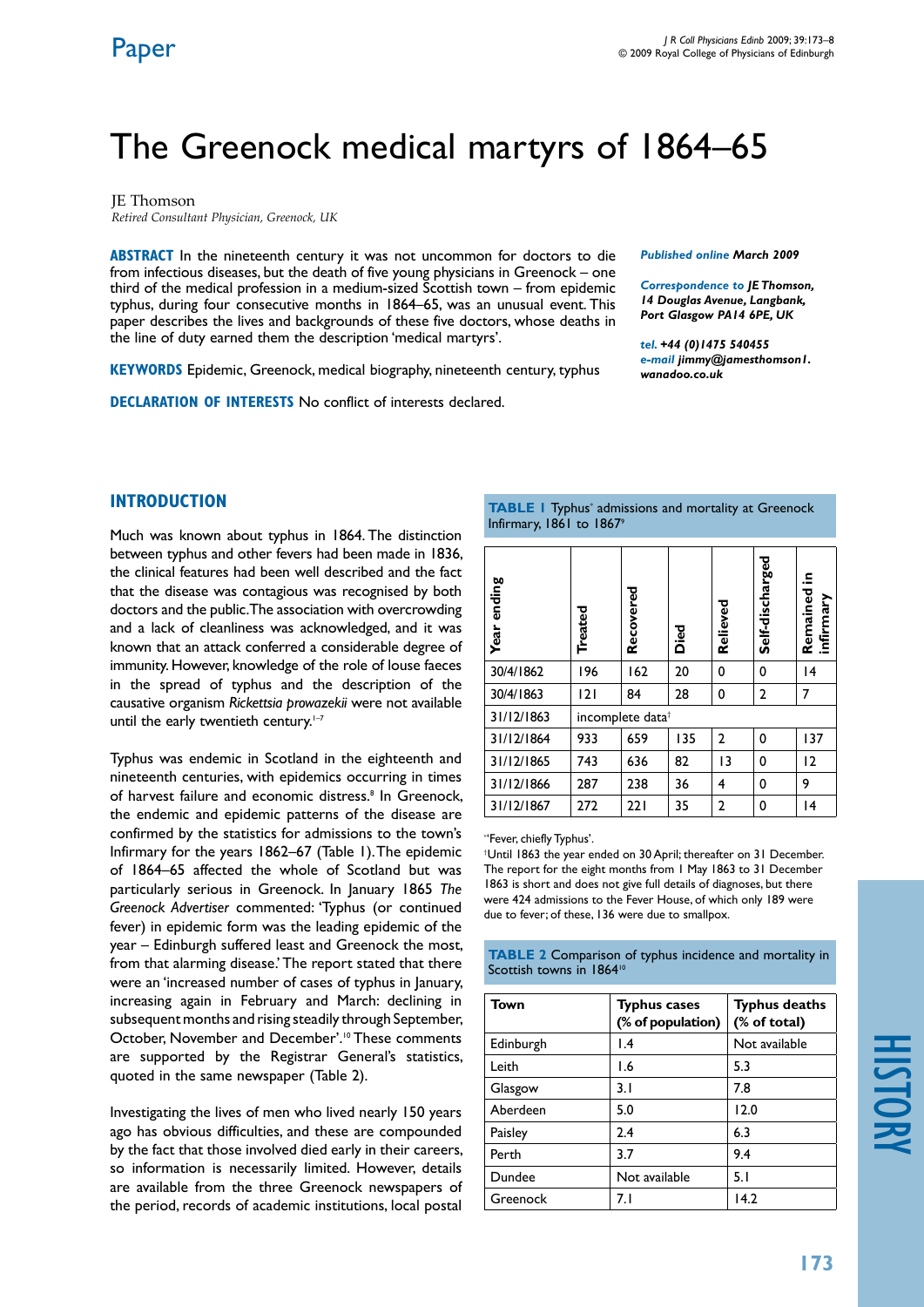

**FIGURE 1** Clockwise from top left: James Fraser Paton, James Dowie, William Joseph Macloskey (centre), James Lamont Lochhead, Joseph Conway. (With kind permision of the Greenock Burns Club.)

directories and wills. Because of the habits of the time, religious affiliation is also readily detectable and the different church allegiances of our subjects represented an eclectic mixture of the various denominations of the day.

Medical education in the nineteenth century could be somewhat fragmentary. In Glasgow, classes were provided at the University of Glasgow and from 1799 at Anderson's University, from 1827 at a smaller college in Portland Street and from 1796 at a much smaller college in College Street.11,12 No records are available for the two smaller institutions and those for Anderson's University are limited. While tuition outside the University of Glasgow prepared candidates for the examinations of the Royal Colleges, for its MD degree the university recognised only attendance at a 'University in which Medicine is regularly taught, or Medical Lectures delivered in London or Dublin'.13 These regulations appear designed to exclude the competition from within the city and from the extramural schools at Edinburgh. Since four of the 'martyrs' had Glasgow MD degrees, data are available for parts of their academic careers. One qualified LRCS Edin. and, although information is far from complete, we have details for one year of his

education at Anderson's University and an indication that he attended classes in Paris; other details are lacking, but it is probable that he also attended the extramural classes, which were run by several individual teachers in Edinburgh.<sup>14</sup>

There were 16 doctors in Greenock in 1864; one of these was house surgeon at the town's infirmary and the remaining 15 were in private general practice. Several of the latter held appointments in the medical department at Greenock Infirmary or as district surgeons for the local poor law authority, the Parochial Board. Others acted as surgeon to the prison, as police surgeon or as surgeon to the port.<sup>15</sup>

Deaths of practising physicians were not infrequent in the nineteenth century, but the death of five doctors in Greenock, one third of the members of the profession in the town, during a period of four months in the winter of 1864–65, was unusual. Even before the last death on 15 March, the event was sufficiently significant to be noted in the *British Medical Journal* under the heading 'Fever in Greenock': 'A serious and fatal epidemic has been of late present in Greenock. Its nature may be judged of from the fact that, since November, no less than four medical men have died of it there, and all of them young and in the prime of life.'<sup>16</sup> The ages of the casualties made an impression, since of six local doctors who were within 11 years of qualification, five died.<sup>15</sup> The public's description of 'medical martyrs' sounds melodramatic to the modern ear but was a measure of contemporary local sentiment reflecting the high price the five Greenock physicians paid for treating the sick.

# **THE FIVE MEDICAL MARTYRS**

# *William Joseph Macloskey*

The first doctor to die from typhus was William Joseph Macloskey on the 26 November 1864 at the age of 33 years (see Figure 1). The story of the Macloskey family is one of success and adventure. William was born in Greenock around 1832 to John Macloskey and his wife, Mary Ann Brookes.<sup>17</sup> Macloskey Sr was a man of considerable ability: an immigrant from County Antrim, he had built up a successful merchant tailor's business at Shaw Street in Greenock and was active in town politics as a member of the Town Council and Water Trustee.<sup>18</sup> These were no mean achievements for an Irish immigrant in the first half of the nineteenth century, since Macloskey was among the first generation of Catholics to be elected to such an office after the Catholic Relief Act of 1829. The Macloskeys were prominent members of the Greenock Catholic community and occupied the most expensive seats in the local St Mary's Church.<sup>19</sup>

In 1848 business interests took John Macloskey and his family to Liverpool. He then returned to Ireland to take up farming, perhaps with a view to semi-retirement or to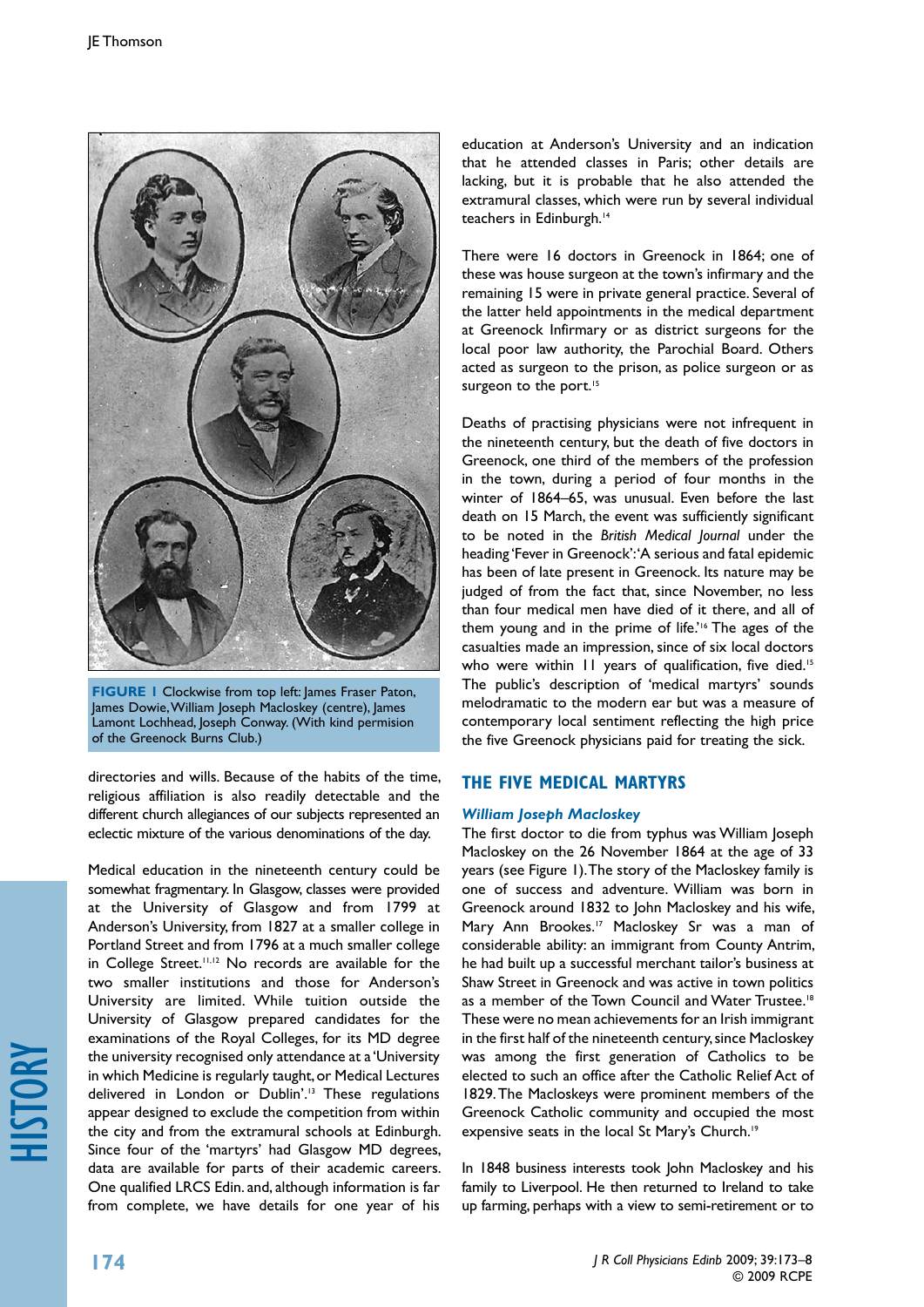take advantage of the reorganisation of agriculture after the potato famine. His energetic personality is indicated by his next definite address: Collingwood in Melbourne, Australia. Gold had been discovered in the area in 1851, and multitudes flocked to the region driven by 'gold fever'. Whether John was so afflicted or whether he intended to re-establish his business in Melbourne is unknown, but since he was by then 64 years old and given the arduous nature of gold prospecting, it seems likely that he intended to profit from the boom times at his old trade. Collingwood was an overcrowded, working-class, inner-city suburb, not unlike parts of Greenock. The population of Melbourne had trebled between 1851 and 1854, exacerbating pre-existing problems with sanitation and water supply, factors which probably contributed to John's death from dysentery three months after his arrival in Australia. His death was reported by his son, William.20,21

After his father's death, William remained in Australia for a time working as a gold prospector and then as a seaman before returning to Europe to study medicine in Paris, at Anderson's University and in Edinburgh, where he probably attended the extramural schools. He qualified LRCS Edin. in 1861.<sup>22-25</sup> He had retained contacts with his home town and appeared there in the 1861 census as a 29-year-old medical student, a visitor at the Greenock address of his future wife.<sup>17</sup> This romantic attachment led to his return to Greenock on qualifying. He set up a medical practice at 10 William Street and married the 22-year-old Mary Ann O'Neill. Old family connections are apparent since Mary's father and John Macloskey had been engaged in the same trade at adjacent addresses. Joseph Conway, also the scion of a clothier family and one of the later medical casualties, was a witness at the wedding.15,17

William Macloskey was well educated and shared his father's energetic temperament. Like several of the other doctors described in this paper, he was a member of the Greenock Philosophical Society but the only one who presented papers at its meetings. His interests were varied, and he contributed on subjects ranging from geology to French literature. It was said that 'the literature of all countries was at his finger tips'. He also published a series of 'crisp and humorous' sketches on Greenock life describing such characters as 'The Policeman', 'The Engineer' and 'The Gentleman'. Of the five doctors, Macloskey is the only one from whom a contribution to medical literature has been found, describing the 'Treatment of anchylosis of the elbow joint' in two patients.<sup>24,26,27</sup>

Macloskey's social conscience is evident from his obituaries, which state that 'the poor of Greenock have lost a friend' and that 'during his short professional life he took special interest in the Irish people of the town and actively promoted a reading room and other means to elevate and improve the character of those from among whom he sprang'. This interest may also explain

|                             |  | <b>TABLE 3</b> Comparison of the estates of Macloskey, Paton |  |
|-----------------------------|--|--------------------------------------------------------------|--|
| and Lochhead <sup>17*</sup> |  |                                                              |  |

|                                    | <b>Macloskey</b> | Paton  | Lochhead |
|------------------------------------|------------------|--------|----------|
| Estate excluding life<br>insurance | E213             | £1,439 | £385     |
| Fees due at death                  | £42              | £1,281 | £165     |
| Fees judged to be<br>unrecoverable | £39              | £306   | £32      |
| No. of debtors                     | Not available    | 55     | 63       |
| Average unpaid<br>fee              | Not available    | £5.10s | 10s      |

\*No wills or inventories have been found for Dowie or Conway.

his appointment as 'medical attendant of the workmen on the Wemyss Bay railway line' which was then under construction.<sup>10,22</sup>

November 1864 was a bad month for the Macloskeys: on the 25th, while William lay ill with typhus, his surgery was damaged by fire and on the next day he died.<sup>22</sup> His death certificate was signed by Dr Marshall, whom Macloskey had succeeded as a member of the medical department at the Greenock Infirmary in 1862. That Macloskey's three years in the town had been insufficient to build up an extensive practice is suggested by his will: in contrast to some of his more senior colleagues, only £42 was owed to him in fees. Perhaps his trading ancestry is the reason that he had £157 'in the house'. Mary Ann lived on as a widow until 1905.<sup>17</sup>

#### *James Fraser Paton*

In contrast to Macloskey, James Fraser Paton came from an older Greenock family, which over several generations exhibited literary and artistic abilities. Paton was the son of a solicitor, John Paton, and Margaret Park. His brother, Allan Park Paton, was to become well known in literary circles and, although also a solicitor, was for 20 years at the end of his life the librarian at the Watt Library in Greenock. His nephew, also James Fraser Paton, was to achieve fame as an artist. An uncle, the Rev. John Park, was a minister in St Andrews and a lyricist of some repute, who wrote the song 'Whaur Gadie Rins'. Somewhat dramatically, the latter died in St Andrews during a performance of the *Messiah* and was commemorated by a memorial window in the Old West Kirk of Greenock.<sup>17,28,29,30</sup>

Paton was born at Greenock in 1832 and educated at the University of Glasgow, where he attended the Faculty of Arts in 1848 and again in 1850 and the Medical Faculty in 1849 and 1851–54. His undergraduate career was not undistinguished since he was awarded class prizes during two of his medical years. He qualified LRCPS Glas. and MD in 1854.17,31,32 Unusually for the age, Paton spent time as a house surgeon at Glasgow Royal Infirmary. He had originally intended serving with the army but changed his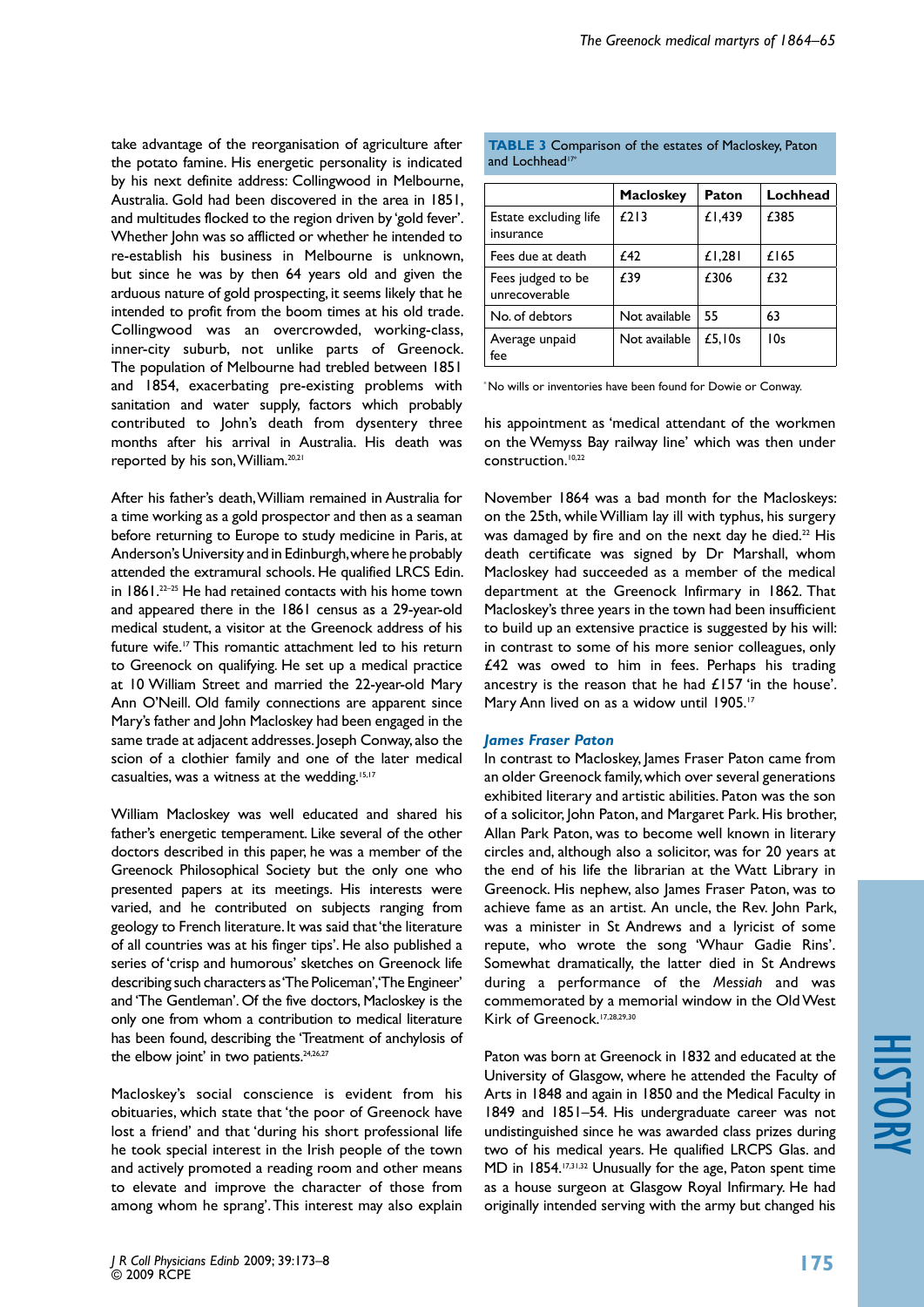plans because of 'weakness of the constitution' and, like Macloskey, began in practice in William Street. In addition he served as the surgeon to Greenock prison and was elected to the medical department of the town's infirmary, but he relinquished this latter post because of the rapid expansion of his practice.<sup>15,22</sup>

It was probably a reflection of his military interest and of the family's social status that Paton was Honorary Assistant Surgeon to the Renfrewshire Artillery Corps.15 His social status is also suggested by his will, in which he left around £2,500, including the sum of £1,281 in 'book debts', much of which was made up of largish sums. This contrasts with his contemporary James Lamont Lochhead and may indicate that Paton's practice was composed of a wealthier clientele (Table 3). His sociability is suggested by his possession of a share in the Greenock Coffee Room, a private club in Cathcart Square. He died on the 27 December 1864.<sup>17</sup> His funeral was a grand affair, with crowds lining the street from his house to the Duncan Street burial ground, and was attended by large numbers, including members of the medical profession, 'members of the Brigade of Renfrewshire Volunteers' and Sir MR Shaw Stewart, the local landowner and MP. Paton had been unmarried and had lived with four siblings.<sup>10,22</sup>

## *Joseph Conway*

The next physician to die from typhus was Joseph Conway. Like Macloskey, Conway was the son of Irish immigrant parents, Francis Conway and Mary O'Neill; like Macloskey's father, Francis ran a clothier's business in Shaw Street.<sup>33</sup> That Francis prospered is evident, since at his death in 1847 he left the not inconsiderable sum of £2,820 and in addition to his clothier's business he lent money, including the sum of  $£200$ , to one of the local doctors.<sup>17</sup> Like the Macloskeys, the family were prominent parishioners at St Mary's Catholic Church, and occupied pews in the balcony with the most expensive rents of the old church building (pre-1862).19 In addition to the similar paternal businesses at adjacent addresses, membership of the Irish immigrant community and connection with St Mary's Church, the ties between the Macloskey and Conway families are indicated by the O'Neill connection and Joseph Conway's role at the Macloskey/O'Neill wedding.

Joseph had been educated at a school in Greenock run by a Mr Buchanan, thereafter spending two years as a seminarian at the Missionary College of All Hallows in Dublin. This training indicates his original vocation, but a change of course was dictated by poor health and he subsequently attended the medical faculty at the University of Glasgow from 1856–60, qualifying LRCPS Glas. and MD in 1860.34,35,36 Joseph began in practice in Greenock, consulting at 21 Hamilton Street,<sup>15</sup> but died within five years on 26 January 1865. His obituary in the local newspaper describes him as 'a native of Greenock – a member of a much esteemed family – he had for a time not been in robust health'.<sup>10,22</sup> His general health may

account for his change of profession and the fact that he held no public appointments, but death when it came was due to epidemic typhus. He too was unmarried.

### *James Dowie*

James Dowie, the son of Ebenezer Telford Dowie and Mary Storer, was born in Greenock in 1844. Ebenezer Dowie had had an unusual career: the son of a printer in Glasgow, he had established a dental practice in Greenock by 1834, presumably after an apprenticeship.<sup>17,33</sup> In 1856, at the age of 48, he graduated MD from the University of Glasgow and thereafter practised as a physician, surgeon and dentist.<sup>15</sup> This was a relatively unusual achievement: the Glasgow Postal Directory for 1854–55 lists 20 dentists, of whom only two had MD degrees.<sup>37</sup> That Ebenezer attended the University of Glasgow in 1852–56 while supporting a family of seven surviving children and running a dental practice in Greenock indicates considerable tenacity. His entry in the census of 1861 suggests that he took justifiable pride in his medical degree.<sup>17,35</sup> No doubt he was also pleased when his eldest son graduated with the same degree in 1864. Ebenezer was elected President of the Greenock Faculty of Medicine in 1866, which suggests recognition from his colleagues but may also indicate their sympathy for the loss of lames.<sup>38</sup>

The Dowie family were Baptists with links to the Haldanite revival movement of the early nineteenth century. Ebenezer was a lay activist who was a member of the Committee of the Baptist Home Missionary Society for Scotland for some years and for most of his life a senior office bearer in Greenock temperance organisations.15,39 There were two Baptist congregations in Greenock, and there is reason to believe that the family attended the more theologically liberal one which met in Nelson Street. When that congregation ceased to exist in 1864, Ebenezer became a seat holder at George Square Congregational Church in Greenock, which also had its origins in the Haldanite movement.<sup>40–42</sup> That in the remaining 21 years of his life Ebenezer did not become a member of this church may indicate that he retained Baptist views.

James Dowie attended classes at the University of Glasgow during 1859–6431,36 and graduated MD with honours in 1864. At the time of his death on 2 February 1865 he had scarcely embarked on his career. He had worked for a short time at Rothesay on the Isle of Bute and had acted as a locum for Dr Marshall of Greenock while the latter was ill. He was then employed for a short period as one of the district surgeons to the Parochial Board on a temporary basis, probably in place of Macloskey after the latter's death. This appointment, which involved caring for the poorest section of the community and thus those most at risk from the epidemic, was to result in Dowie's death. The records of a meeting of the Parochial Board on the day before he

history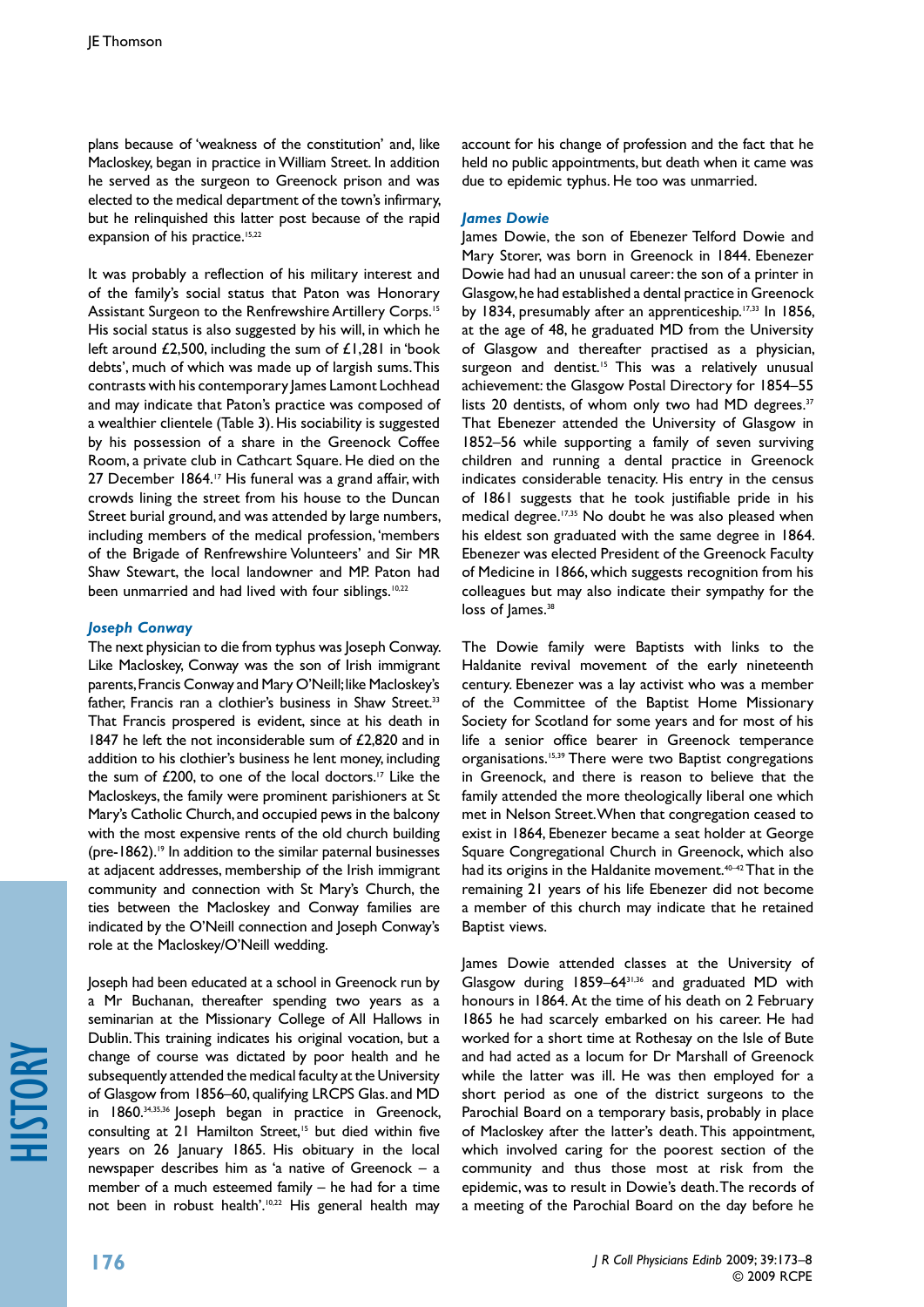died state that he 'had caught the infection during his duty for the board'.

It is evident that Dowie did not have a substantive appointment since he had applied for a position with the Board created by the resignation of Dr Marshall, to which he was only appointed the day before his death. The Board had debated the appointment and the choice lay between Dowie and a competitor, but they felt under an obligation to Dowie, who was by that time gravely ill. The workload of doctors during the epidemic is indicated in Dowie's obituary: 'on the last day Dr. Dowie was out of the house, he saw no less than twenty-eight cases of fever… with the premonitory symptoms upon him, …he persisted in going out to see one of his fever cases, as he had promised to do.' Again his death was certified by Dr Marshall. Dowie too was unmarried.<sup>10</sup>

### *James Lamont Lochhead*

The last doctor to die in the epidemic was the only family man of the five. In 1858 James Lamont Lochhead married Jane Warden, the 22-year-old daughter of a local farmer, in the Middle Free Church of Greenock. This church association is confirmed by the fact that at the time of his death Lochhead was an elder at St Andrew's Free Church; one of his daughters subsequently married a Free Church minister.15,17 The Lochheads had a total of four children, the youngest of whom was born after the death of their father, while another, also James Lamont Lochhead, became a foreign missionary with the North Africa Mission, a non-denominational protestant missionary society. Jane lived on until 1891, first in Greenock and then at the nearby village of Kilmacolm.<sup>17</sup>

Lochhead had been born in 1831 at Dunoon, where his father was a grocer.<sup>17</sup> By 1847, Lochhead Sr having died, the family had moved to Greenock where the mother ran a lodging house.<sup>15</sup> Lochhead was first employed by the Greenock Apothecaries Company and eventually became its manager. Since this was before the 1855 Medical Act, he would have acted as an apothecary, but his medical ambition is evident since he was to move to Cork as an assistant surgeon and then to a similar post at Killingworth in England. He is detected in the 1851 census as a medical student, living in lodgings at 6 Brunswick Street, Glasgow,<sup>17,22</sup> where he attended classes at the University of Glasgow from 1851 to 1855 and received class prizes in all but one of his years of study.31,32 He also attended at least one class at Anderson's University, on the practices of medicines, in the 1854–55 session. He qualified LRCPS Glas. and MD in 1855 and set up in practice at 35 Hamilton Street.<sup>15,25</sup>

By 1865 Lochhead had built up an extensive practice. At his death debts owed to him amounted to £165; most were made up of small sums; the inventory extends to 11 pages. The average unpaid debt was 10 shillings, compared with £5,10s for Paton, which suggests that

Lochhead was treating a less wealthy clientele (Table 3). He had been elected to the medical department at the Greenock Infirmary in 1859, having previously applied in 1858 but then withdrawing his application in favour of Dr Marshall who was his colleague as one of the district surgeons for the Parochial Board.<sup>9</sup> It is poignant that when Lochhead died on 15 March 1865 his death certificate was signed by Marshall, at least the third such task Marshall had performed for a colleague in a period of four months.

Just before his death, Lochhead had taken over as surgeon to the prison in succession to Paton. His obituary indicates that, at least for colleagues, the domiciliary visit was alive and well in 1865. *The Greenock Advertiser* notes that when he caught the infection he 'did not entertain hope of recovery' and that Dr Gairdner (presumably William Gairdner, Professor of the Practice of Medicine at the University of Glasgow and the first Medical Officer of Health for Glasgow) was consulted, saw him on 14 March 1865 and 'observed no dangerous symptoms'. Despite the favourable consultant opinion, Lochhead died early the next day.<sup>10</sup>

# **REFLECTION**

It is impossible to draw firm conclusions from this episode but it makes one think how fortunate those of us are who practise medicine in the West in the antibiotic era, and after the public health measures of the nineteenth century have made diseases such as typhus unknown to us. Whatever our problems in the UK with NHS resources or with career paths, they appear insignificant when compared to the risk of death from infectious disease and impotence in its treatment. However, the extensive spread of Severe Acute Respiratory Syndrome (SARS) among healthcare personnel, with consequent deaths during the SARS epidemic of 2003, suggests the need for continued vigilance.<sup>43</sup> Typhus remains a threat where poverty, poor sanitation or war allow lice to spread *Rickettsia prowazekii*. 1

The deaths of the five Greenock doctors drew sympathy and respect from the public. In the rather exaggerated prose of the time, the *Glasgow Herald* opined: 'They died like true men, at their posts, in the quiet performance of their duty, as little allured by the prospects of reward as they were deterred by the fear of danger.'44 The public's reaction is reflected in memorials to the five men set up in the Mid Parish Church of the town and in the Greenock cemetery.<sup>18</sup> The text of the former reads:

In Memory of Five Physicians: William Joseph Macloskey aged 33, James Fraser Paton aged 32, Joseph Conway aged 25, James Dowie aged 22, James Lamont Lochhead aged 33: Victims in the fearless discharge of professional duty to the fever epidemic of 1864–65: Admired, Beloved, Lamented: Erected by